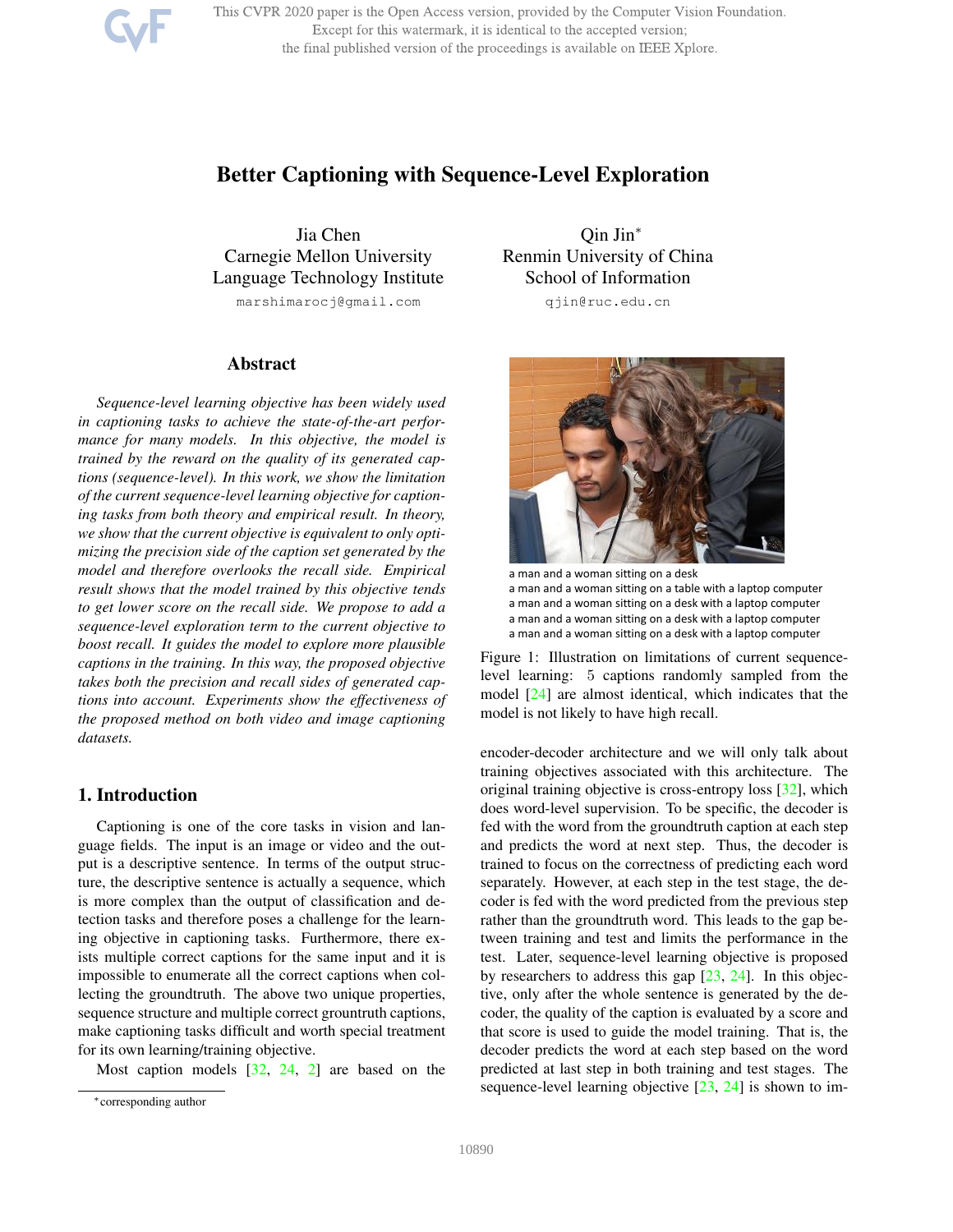prove performance significantly on most evaluation metrics such as CIDEr<sup>[31]</sup>, METEOR<sup>[14]</sup> and SPICE<sup>[1]</sup> compared to the cross-entropy loss.

In this paper, we show the limitations of the current sequence-level learning objective from both theoretical and empirical aspects despite its success in captioning tasks. From theoretical aspect, we show that the current objective is equivalent to optimizing the precision side of the predicted caption set. The standard precision is defined based on the set membership of an element. And the set membership function outputs 0-1 for a caption, which describes whether the caption belongs to a set or not. We relax the 0-1 set membership function used in precision calculation to real-value output within range  $[0, 1]$ . The relaxed set membership function describes the confidence of a caption belonging to a set. In this way, we show that the current sequence-level learning objective is equivalent to maximizing the generalized precision with the relaxed set membership function and it overlooks the recall side of the problem. From empirical aspect, we show that the model trained by the current sequence-level learning objective tends to cover very few different captions in its predictions and gets low score on recall related metrics. As illustrated in figure 1, we randomly sample 5 sentences from the model and the resulting 5 sentences are almost identical.

To overcome the limitations of the current sequencelevel learning objective, we propose to add a sequencelevel exploration term to boost recall. In this exploration term, we maximize the difference between the generated captions (sequence-level) of the same input. One example of difference measurement could be edit distance. In the context of captioning task, the proposed exploration term corresponds to maximizing the diversity [26] of generated captions. Furthermore, we show that diversity is a proxy measurement of recall for captioning. In training, this term encourages the model to explore more different captions. Such sequence-level exploration is different from the typical maximum-entropy exploration regularization [20] that is put on the policy in reinforcement learning. In typical maximum-entropy exploration regularization, it maximizes the uncertainty of the policy at each step. That is, given generated words up to step  $t$ , it maximizes the uncertainty of the next word. We call this word-level exploration.

In summary, the contributions of this work are:

1) We show the limitations of the current sequence-level learning objective for the captioning task from both theoretical and empirical aspects.

2) We propose a new learning objective for the captioning task which adds a sequence-level exploration term to boost recall.

3) The derived solution from the proposed objective achieves better performance on various standard evaluation metrics of the precision side. It also improves the performance on recall related metrics.

# 2. Related Work

The dominant neural network architecture of the captioning task is based on the encoder-decoder framework [3]. Early works [32, 19, 29] use convolution neural network as encoder and recurrent neural network with LSTM cell [12] as decoder. In the image captioning task, Xu et al. [34] proposed the spatial attention, which selects relevant image regions to generate image descriptions. In the video captioning task, Yao et al. [35] proposed the temporal attention, which expands the attention mechanism in the temporal direction. After that, different variants of attention mechanism are proposed to further improve the performance, such as attention on semantic concepts [37, 22, 16] and adaptive attention on visual and linguistic contexts [27, 17, 36]. The latest variation on attention mechanism is the up-down attention [2] which enables attention to be calculated at the level of objects and other salient image regions. In addition to attention mechanism, researchers also propose other modification on the neural network architecture. Pan et al. [21] utilized the hierarchical encoder to learn better visual representations.

The original objective function [32, 19] used in the captioning task is cross-entropy loss, which applies word-level supervision. To be specific, in training, the model is fed with the groundtruth word at each step and supervision monitors whether the model outputs the correct next word. We call such supervision as word-level supervision. However, in the test stage, the model is fed with the word predicted by itself at last step rather than the groundtruth word. This is known as the train-test gap in sequence prediction tasks. Bengio et al. [4] proposed scheduled sampling, a curriculum learning approach, to minimize such gap. Later, sequence-level training is proposed by Ranzato et al. [23] to systematically address this issue. Different from wordlevel supervision, the sequence-level learning evaluates the sentence only after the whole sentence has been generated. The sentence is evaluated by a reward about its semantic coherence with the groundtruth caption. And the reward is usually set to be the evaluation metric that has high correlation with human judgement. Rennie et al. [24] further improves the sequence-level learning by introducing a special baseline in reward, which is the score of the caption greedily decoded from the current model. Sequence-level training objective has been widely used in captioning tasks to achieve state-of-the-art performance [2, 18, 28, 6].

# 3. Limitations of Current Sequence-level Learning

In this section, we show the limitation of current sequence-level learning for the captioning task from both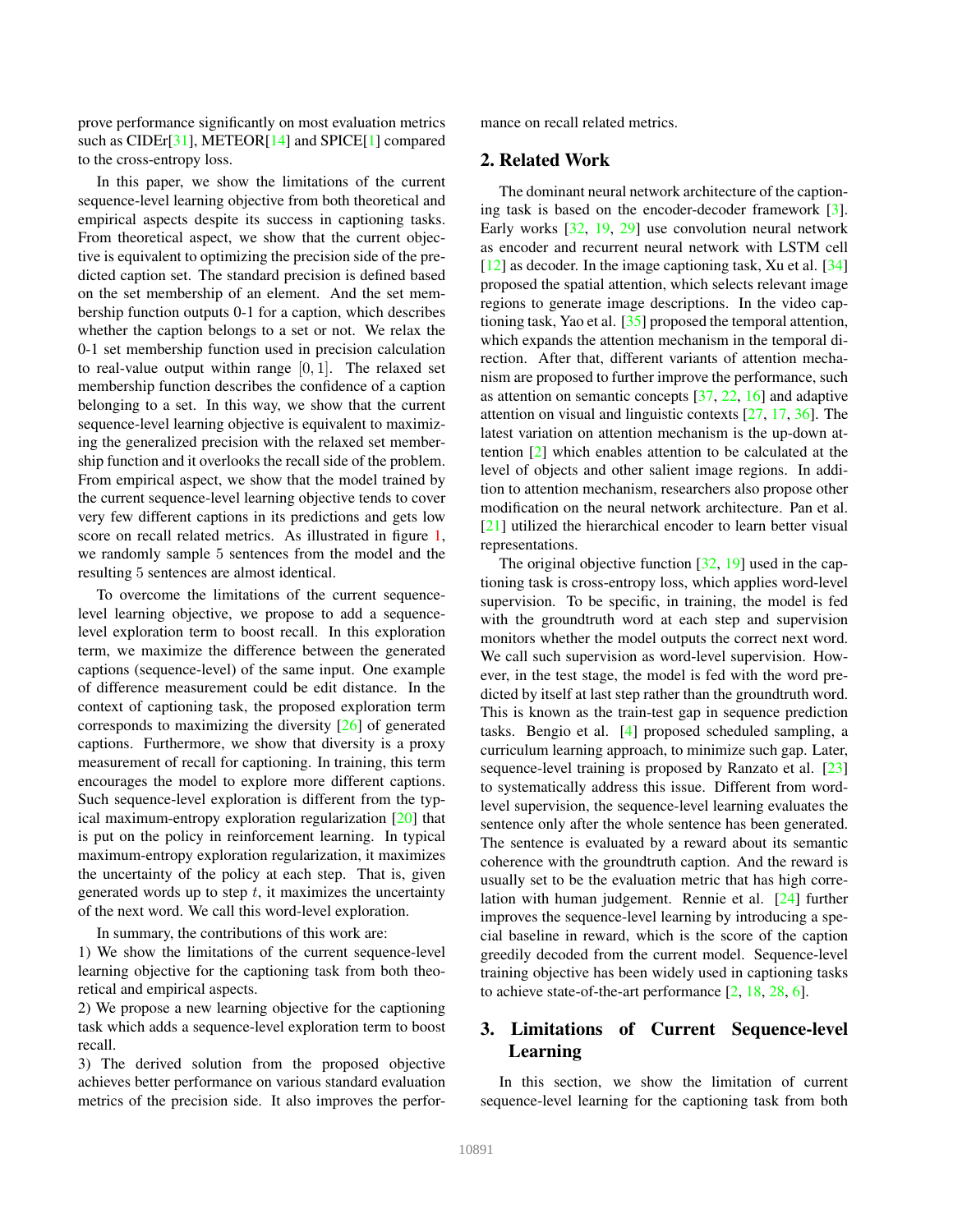theoretical and empirical aspects. Theoretically, we show that the current objective function of sequence-level training is equivalent to optimizing the generalized precision with relaxed set membership function on the predicted captions. Empirically, we show that the model trained by the current sequence-level learning tends to generate very few different captions for the same input and does not get high score on recall related metrics.

### 3.1. Limitation from theory

We first relax the set membership function in the standard precision measurement for the captioning task. Then we show that the objective of current sequence-level learning is actually optimizing the generalized precision with relaxed set membership function in the context of captioning task.

Suppose that the space of all the possible sentences is  $Y$ , the groundtruth sentence set of an input (image / video)  $x_i$  is Y and the predicted sentence set of that input by the captioning model is  $\tilde{Y}$ . Then the precision is defined by:

$$
Precision(Y, \widetilde{Y}) = \frac{|Y \cap Y|}{|\widetilde{Y}|}
$$
  
= 
$$
\frac{\sum_{y \in \mathcal{Y}} \delta[y \in Y] \delta[y \in \widetilde{Y}]}{\sum_{y \in \mathcal{Y}} \delta[y \in \widetilde{Y}]}
$$
  
= 
$$
\sum_{y \in \mathcal{Y}} \delta[y \in Y] \underbrace{\frac{\delta[y \in \widetilde{Y}]}{\sum_{y' \in \mathcal{Y}} \delta[y' \in \widetilde{Y}]}_{p(y \in \widetilde{Y})}}
$$
  
= 
$$
\sum_{y \in \mathcal{Y}} \delta[y \in Y] p(y \in \widetilde{Y})
$$
(1)

Inside the summation of eq  $(1)$ , it contains two terms:  $\delta[y \in Y]$  and  $p(y \in \widetilde{Y}) = \frac{\delta[y \in Y]}{\sum_{y' \in Y} \delta[y' \in \widetilde{Y}]}$ . In the  $\delta[y \in Y]$ term, the  $\delta$  function checks whether or not caption y belongs to groundtruth sentence set Y. In the  $p(y \in Y)$  term, the  $\delta$  function checks whether or not caption y belongs to the predicted sentence set  $Y$ .

For the  $\delta[y \in Y]$  term, we relax the binary valued  $\delta$ function to a real-valued function  $\Delta(y, Y)$  with output in the range of  $[0, 1]$ :

$$
\delta[y \in Y] \to \Delta(y, Y) \tag{2}
$$

 $\Delta(y, Y)$  indicates the likelihood of each individual y within the set Y and is a relaxed set membership function. One natural choice for  $\Delta(y, Y)$  is to use the evaluation metric normalized by its maximum value. As all the current evaluation metrics in the captioning task are bounded, they can be normalized properly. For simplicity, we assume that we are dealing with the evaluation metric  $\Delta(y, Y)$  that has already been normalized.

The term  $p(y \in \widetilde{Y})$  can be interpreted as the chance of the sentence y within set  $\widetilde{Y}$ . Note that the value of  $\delta[y \in Y]$  is 0-1, which represents whether the captioning model considers sentence  $y$  as correct or not. Correspondingly,  $p(y \in Y)$  can only take values eithor 0 if  $y \notin Y$  or 1  $\frac{1}{|\tilde{Y}|}$  if  $y \in Y$ . It does not cover the whole range  $[0, 1]$  of a probability. If we again relax the 0-1 membership function  $\delta[y \in Y]$  to a real-valued confidence,  $p(y \in Y)$  can cover the whole range  $[0, 1]$  of a probability. After the relaxation,  $p(y \in Y)$  is actually the probability of caption y from the captioning model. Thus by using the relaxed set membership function, we replace  $p(y \in \widetilde{Y}) = \frac{\delta[y \in Y]}{\sum_{y' \in \mathcal{Y}} \delta[y' \in \widetilde{Y}]}$ with  $p_{\theta}(y|x_i)$ , which is the probability from the captioning model:

$$
p(y \in \widetilde{Y}) = \frac{\delta[y \in \widetilde{Y}]}{\sum_{y' \in \mathcal{Y}} \delta[y' \in \widetilde{Y}]} \to p_{\theta}(y|x_i)
$$
(3)

Substituting  $\delta[y \in Y]$  and  $p(y \in \widetilde{Y})$  in eq (1) by (2) and (3) respectively, we get the generalized precision (GP) for the captioning task:

$$
GP(Y, \theta | x_i) = \sum_{y \in \mathcal{Y}} \Delta(y, Y) p_{\theta}(y | x_i)
$$
 (4)

We could use generalized precision  $GP$  to rewrite the original sequence-level learning objective for the captioning task. Setting  $\Delta(y, Y)$  as reward, the original objective is to maximize the expected return:

$$
J(\theta) = \sum_{i=1}^{n} \mathbb{E}_{p_{\theta}(y|x_i)} \Delta(y, Y)
$$
 (5)

By comparing eq (5) with the generalized precision measurement defined in eq  $(4)$ , we see that they are exactly the same:

$$
J(\theta) = \sum_{i=1}^{n} \sum_{y \in \mathcal{Y}} \Delta(y, Y) p_{\theta}(y|x_i)
$$

$$
= \sum_{i=1}^{n} GP(Y, \theta|x_i)
$$
(6)

This means that sequence-level learning objective only optimizes the precision side of the captions predicted by the captioning model. However, as there exist multiple correct answers for the same input  $x_i$ , which means that the recall side should also be taken into account when training the captioning model. On the contrary, the original objective totally overlooks the recall side of the problem.

#### 3.2. Limitation from empirical results

Complementary to the theoretical analysis above, we also measure the precision and recall side of the model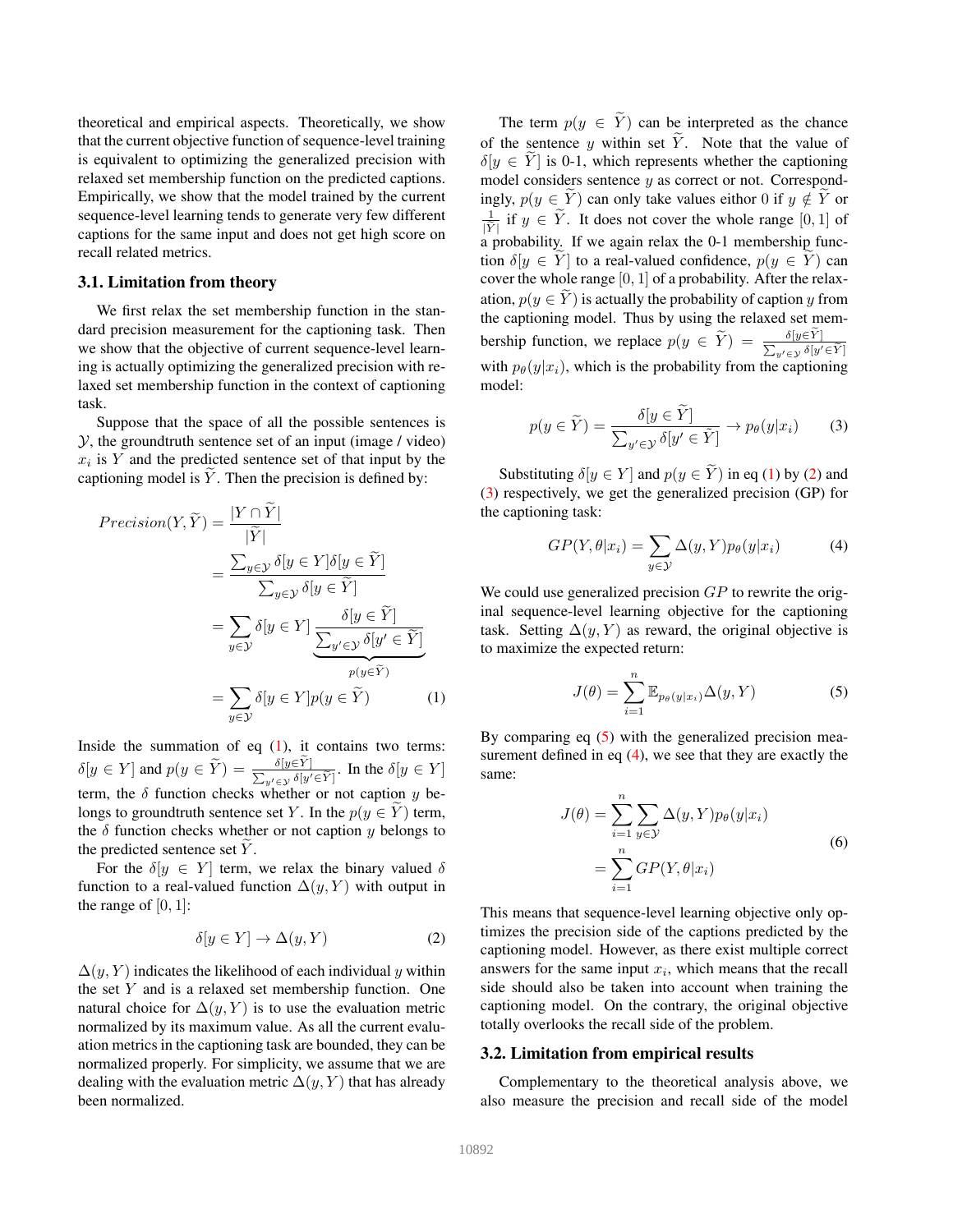Table 1: Comparison between word-level cross-entropy loss (XE) and sequence-level learning (SLL) on precision and recall sides

| Method    | Precision<br>$CIDEr(\uparrow)$ |      | Recall<br>Div1 $(\uparrow)$ Div2 $(\uparrow)$ | mBleu4 $(\downarrow)$ |
|-----------|--------------------------------|------|-----------------------------------------------|-----------------------|
| <b>XE</b> | 74.2                           | 0.57 | 0.78                                          | 0.06                  |
| SLL.      | 114.6                          | 0.25 | 0.32                                          | 0.81                  |

trained by current sequence-level learning objective. The precision side could be measured by the standard evaluation metrics in captioning tasks such as METEOR[14] and SPICE[1]. As it is not possible to collect all the correct answers for an input  $x_i$ , directly computing recall is not feasible. Instead, we use set level diversity metrics [26] *Div-1*, *Div-2* and *mBleu* as a proxy measurement of the recall. The set level diversity metrics are defined on a set of captions,  $Y$ , corresponding to the same input  $x_i$ .

- *Div-1* ratio of the number of unique unigrams in  $\widetilde{Y}$  to the number of words in  $\overline{Y}$ . Higher is more diverse.
- *Div-2* ratio of the number of unique bigrams in  $\overline{Y}$  to the number of words in  $\overline{Y}$ . Higher is more diverse.
- *mBleu* Bleu score is computed between each caption in  $Y$  against the rest. Mean of these Bleu scores is the mBleu score. Lower is more diverse.

To report set level diversity metrics, we sample 5 captions from the model for each input. Correspondingly, when calculating the precision metric CIDEr, we average the CIDEr scores of the 5 sampled captions.

Here is the reasoning of why the above diversity metrics is related to recall. Standard recall is defined by:

$$
Recall(Y, Y) = \frac{|Y \cap \tilde{Y}|}{Y}
$$
  
 
$$
\propto |Y \cap \tilde{Y}|
$$
  
 
$$
\propto |\tilde{Y}| Precision(Y, \tilde{Y})
$$
 (7)

When the precision is fixed, we see that the recall is proportional to the size of the predicted set  $Y$ . To compare the recall at the same precision level, we could instead compare the size of the predicted caption set from the model. In this way, any measurement on the size of set  $Y$  could be considered as a proxy measurement of recall. Directly measuring the size of  $Y$  by the number of captions is not meaningful if we are allowed to sample infinite times from the model. A more meaningful way to measure the size of Y is: *given fixed number of sampling times, calculating the difference between sampled captions*. And this is exactly the quantity defined in set level diversity metrics.

As shown in table 1 compared to word-level crossentropy (XE) loss, sequence-level learning (SLL) leads to a



XE:

a couple of men standing in the ocean holding surfboards a surfer walking through the ocean with his surfboard a couple of people walking through the water two men in a beach holding surfboards in the water a surfer carrying his surfboard while another surfer walks into the water SLL:

a couple of people standing in the ocean with surfboards a couple of people standing in the ocean with surfboards a couple of people standing in the ocean with surfboards a couple of people standing in the ocean with surfboards a couple of people standing in the ocean holding surfboards

Figure 2: Illustration of 5 captions sampled from models given the same input: XE is the model trained by cross-entropy objective and SLL is the model trained by sequence-level learning objective.



Figure 3: Illustration of the peak width of caption distribution  $p(y|x)$  based on empirical results of the sequence-level learning objective

large performance drop on the recall side though it improves the metrics on the precision side significantly. This could be further illustrated by the examples shown in figure 2. In this example, 5 randomly sampled captions are almost identical for the model trained by sequence-level learning (SLL) objective while this is not an issue for the model trained by the word-level cross-entropy (XE) objective. We explain this observation by the peak width of the distribution. As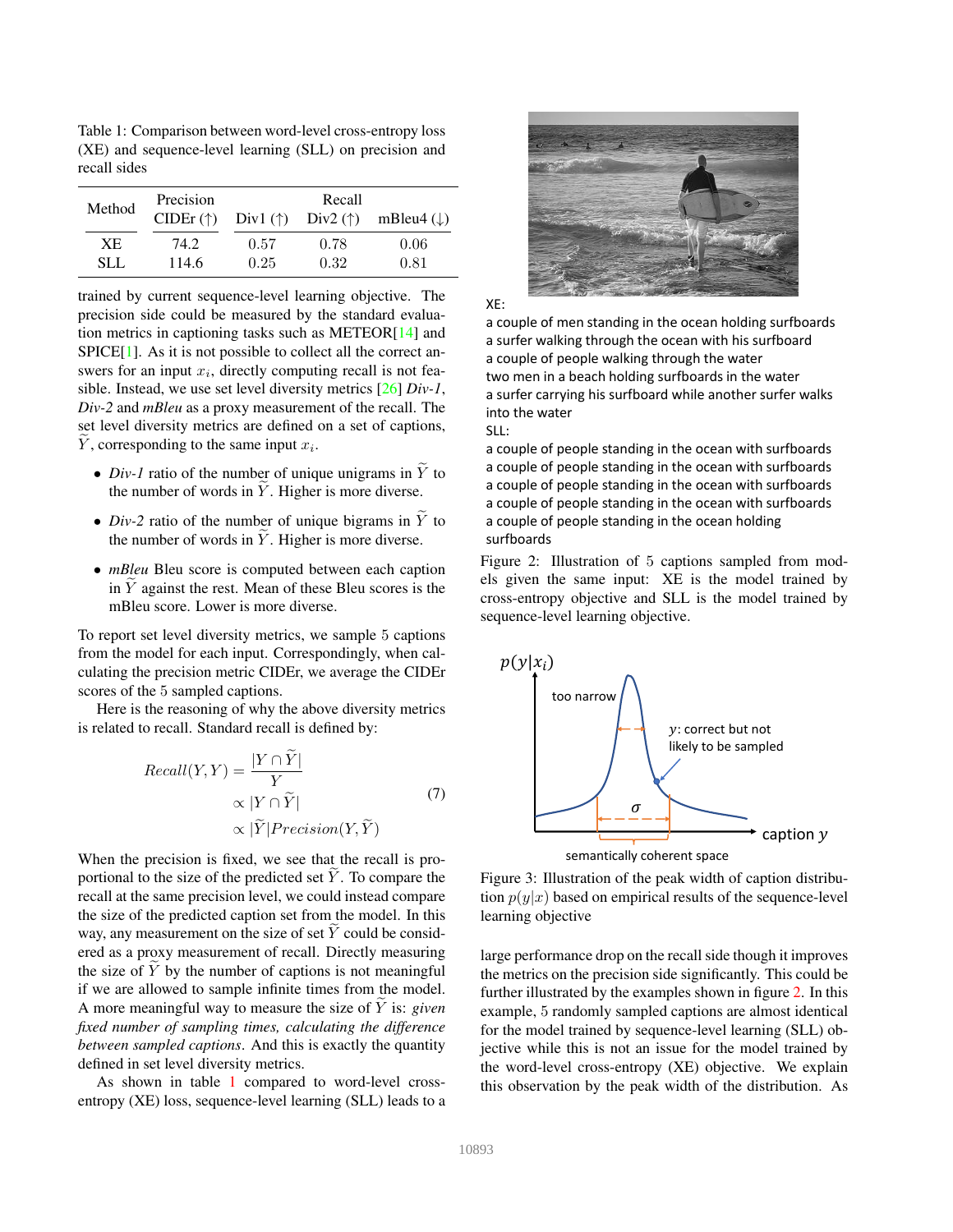illustrated in figure 3, suppose we project the captions to a one-dimensional space and the width of the line segment containing semantic coherent captions for an input  $x_i$  is  $\sigma$ . Based on the empirical result observed in this section, the peak width of the model trained by SLL objective should be much smaller than  $\sigma$  so that most sampled sentences for input  $x_i$  are almost identical. However, the peak width of an ideal model should be similar to  $\sigma$ . In this case, the samples from the model is likely to cover the semantically coherent space and get high score on recall as a result.

### 4. Solution

We first propose a new objective function to address the limitations of current sequence-level learning objective shown in the last section. Then we derive the optimization procedure for this new objective function. Finally, we describe the network architecture and training details in implementation.

#### 4.1. Objective Function

As we have shown that diversity is a proxy measurement of recall, we introduce an additional diversity term to the original sequence-level learning objective function to cover the recall side of the problem:

$$
\max_{\theta} : \alpha \sum_{y \in \mathcal{Y}} \Delta(y, y_i) p_{\theta}(y | x_i) +
$$
\n
$$
(1 - \alpha) \sum_{y \in \mathcal{Y}} \sum_{y' \in \mathcal{Y}} d(y, y') p_{\theta}(y | x_i) p_{\theta}(y'| x_i)
$$
\n
$$
\underbrace{(8)}_{\text{diversity}}
$$

In this objective function,  $x_i$  is the input image or video,  $y_i$ is the groundtruth caption,  $y$  and  $y'$  are any two captions in the caption space  $Y$  that can be sampled from the caption model.  $p_{\theta}(y|x_i)$  is the conditional probability given by the caption model.

•  $\Delta(y, y_i)$  in precision term measures semantic coherence between caption  $y$  and the groundtruth caption  $y_i$ . It is equivalent to  $\Delta(y, Y)$  when there is only one groundtruth caption  $y_i$  of input  $x_i$ . It encourages the model to put more probability mass  $p_{\theta}(y|x_i)$  on captions that is semantically coherent with the groundtruth. Example choices for  $\Delta(y, y_i)$  could be METEOR, CIDEr, SPICE, which are shown to have good correlation with human judgements.

 $\bullet d(y, y')$  in diversity term measures the syntactic difference between two captions. It encourages the model to explore more different ways to express the same semantic meaning. Example choices for  $d(y, y')$  could be edit distance or BLEU3/4, which measures the difference in sentence structure.

The diversity term is different from the standard maximum-entropy regularization used in reinforcement learning [20], which is put on the *policy* by  $\mathbb{H}(p_{\theta}(w_i | w_{\leq i}, x_i))$  and maximizes the uncertainty of the next step word  $w_j$  given the past words  $w_{\leq j}$ . The diversity term introduced here is directly put on captions, which are *trajectories* in the reinforcement learning. Furthermore, we use distance d rather than entropy of captions to avoid the intractable estimation of denominator  $Z$  that involves summing over the probability of all captions. Using distance  $d$  also offers us more flexibility to plug-in any measurement of difference in sentence structure. Thus, compared to standard maximum-entropy regularization, the diversity term has more direct effect on encouraging the model to explore more different captions and is more flexible for more syntactic difference measurements.

Putting both precision term and diversity term together, the meaning of the proposed objective function is to encourage the model to *explore more captions different in syntax but are semantically coherent with the groundtruth caption*  $y_i$  *of input*  $x_i$ . Hyper-parameter  $\alpha$  is introduced to balance between precision and diversity terms.

### 4.2. Optimization

We first show that the precision term in the objective function could be directly solved using REINFORCE algorithm [30]. Then we show that the diversity term could be solved with some variation on the technique used in the REINFORCE algorithm. Finally, we derive the surrogate loss and a complete algorithm for our objective function.

In optimization convention, we always minimize the objective function. Thus, we take negation of the objective function in eq (8) and decompose it into two parts:

$$
L(\theta) = \alpha L_1(\theta) + (1 - \alpha) L_2(\theta)
$$
  
\n
$$
L_1(\theta) = -\sum_{y \in \mathcal{Y}} \Delta(y, y_i) p_{\theta}(y | x_i)
$$
  
\n
$$
L_2(\theta) = -\sum_{y \in \mathcal{Y}} \sum_{y' \in \mathcal{Y}} d(y, y') p_{\theta}(y | x_i) p_{\theta}(y' | x_i)
$$
\n(9)

*1. Solution to*  $L_1(\theta)$ : We could rewrite  $L_1$  as expectation:

$$
L_1(\theta) = -\sum_{y \in \mathcal{Y}} \Delta(y, y_i) p_{\theta}(y | x_i)
$$
  
= 
$$
-\mathbb{E}_{p_{\theta}(y | x_i)}[\Delta(y, y_i)]
$$
 (10)

We could use REINFORCE [30] to calculate its gradient:

$$
\nabla L_1(\theta) = -\mathbb{E}_{p_{\theta}(y|x_i)}[\Delta(y, y_i) \nabla \log p_{\theta}(y|x_i)]
$$
  
 
$$
\approx -\Delta(\tilde{y}, y_i) \nabla \log p_{\theta}(\tilde{y}|x_i)
$$
 (11)

The second line is Monte Carlo sampling with just one sample caption  $\widetilde{y}$  from the model.

*2. Solution to*  $L_2(\theta)$ : we could also rewrite  $L_2$  as expecta-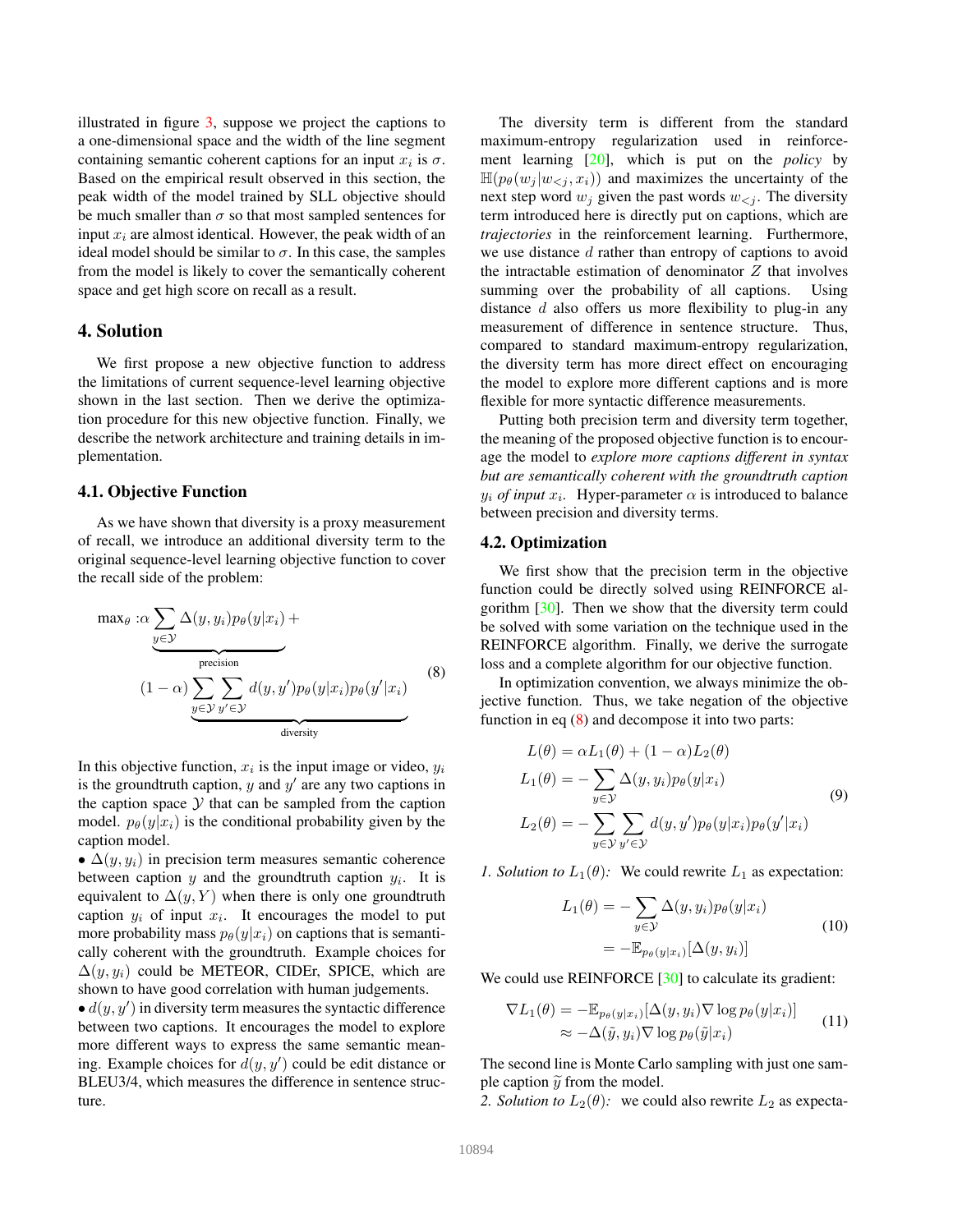tion:

$$
L_2(\theta) = -\sum_{y \in \mathcal{Y}} \sum_{y' \in \mathcal{Y}} d(y, y') p_{\theta}(y|x_i) p_{\theta}(y'|x_i)
$$
  
= 
$$
-\mathbb{E}_{p_{\theta}(y|x_i)} \mathbb{E}_{p_{\theta}(y'|x_i)} d(y, y')
$$
 (12)

We see that there are two expectations involved. We could still apply REINFORCE to the outer expectation and inner expectation respectively and get:

$$
\nabla L_2(\theta) = -\mathbb{E}_{p_{\theta}(y'|x_i)} \Big[ \mathbb{E}_{p_{\theta}(y|x_i)}[d(y, y')] \nabla \log p_{\theta}(y|x_i) \Big] - \mathbb{E}_{p_{\theta}(y|x_i)} \Big[ \mathbb{E}_{p_{\theta}(y'|x_i)}[d(y, y') \nabla \log p_{\theta}(y'|x_i)] \Big]
$$
\n(13)

Approximating it by Monte Carlo sampling leads to the following solution: we sample s captions  $\tilde{y}_1, \ldots, \tilde{y}_s$  and calculate pairwise distances. For each sample  $\tilde{y}_j$ , its corresponding gradient is:

$$
\nabla L_2(\theta) = -\frac{2}{s^2} \sum_{j=1}^s \left( \sum_{k=1}^s d(\widetilde{y}_j, \widetilde{y}_k) \nabla \log p_\theta(\widetilde{y}_j | x_i) \right) (14)
$$

*3. Complete solution:* In standard policy gradient of reinforcement learning, the multiplier before  $\nabla \log p_{\theta}(\widetilde{y}_i | x_i)$ represents the reward. In the gradient of  $L_2$ , the multiplier is  $\sum_{k=1}^{s} d(\widetilde{y}_j, \widetilde{y}_k)$  for each sample  $\widetilde{y}_j$ . It is the sum of sample  $\widetilde{y}_j$ 's distance to other samples of input  $x_i$ . This aligns exactly with our formulation of  $L_2$ , which is the diversity term. This multiplier could be further considered as "reward" that involves multiple samples of the input  $x_i$  jointly in calculation while calculating standard reward only uses each sample separately.

Finally, we wrap up all the gradients of  $L(\theta)$  in the following surrogate loss of the entire stochastic computation graph  $[25]$ :

$$
\mathcal{L}(\theta) = \frac{1}{s} \sum_{j=1}^{s} \mathcal{L}^j(\theta)
$$
\n(15)

$$
\mathcal{L}^{j}(\theta) = -\alpha \Delta(\widetilde{y}_{j}, y_{i}) \log p_{\theta}(\widetilde{y}_{j}|x_{i})
$$
\n
$$
-(1 - \alpha) \frac{2}{s} \sum_{k=1}^{s} d(\widetilde{y}_{j}, \widetilde{y}_{k}) \log p_{\theta}(\widetilde{y}_{j}|x_{i})
$$
\n(16)

Following the standard procedure in sequence-level learning of the captioning task, we first train the model by the word-level cross-entropy loss and then switch to this surrogate loss for training. Algorithm 1 summarizes the entire training process.

### 4.3. Network Architecture and Training Details

Our proposed objective and solution is compatible with any captioning model that follows the encoder-decoder architecture [32]. The encoder depends on the input (image or

Algorithm 1 Training algorithm of sequence-level exploration

|     | 1: for epoch in $[0, M)$ do                                  |
|-----|--------------------------------------------------------------|
| 2:  | train by cross-entropy loss                                  |
|     | $3:$ end for                                                 |
|     | 4: for epoch in $[M, N)$ do                                  |
| 5:  | for each instance $x_i$ do                                   |
| 6:  | sample s captions $\widetilde{y}_1, \ldots, \widetilde{y}_s$ |
| 7:  | <b>for</b> each sample $\widetilde{y}_i$ <b>do</b>           |
| 8:  | calculate $\mathcal{L}^{j}(\theta)$ as in eq (16)            |
| 9:  | end for                                                      |
| 10: | calculate surrogate loss $\mathcal{L}(\theta)$ as in eq (15) |
| 11: | update parameter $\theta$ by stochastic gradient de-         |
|     | scent                                                        |
| 12: | end for                                                      |
|     | 13: end for                                                  |

video) and will be specified in the experiment section. The decoder is an RNN model of LSTM cell with hidden dimension set to 512. We add one full connection layer after the encoder to reduce the dimension to 512. In step 0, the hidden state is initialized by the output of this full connection layer.

We use CIDEr metric to calculate  $\Delta(y, y_i)$  and we use BLEU3 + BLEU4 to calculate  $d(y, y')$  in eq (15). We set the number of samples  $s$  to  $5$ . To reduce the variance introduced in the Monte Carlo sampling step when estimating the gradient in optimization, we follow the standard practice of using baseline. For the gradient of precision term, we set its baseline to the CIDEr score of greedily decoded caption from the model following work [10]. For the gradient of diversity term, we set it to  $\frac{1}{s^2} \sum_{k=1}^s \sum_{j=1}^s d(\widetilde{y}_j, \widetilde{y}_k)$ , the average of all the pairwise distances between sampled captions. We use ADAM optimizer in optimization.

## 5. Experiment

In this section, we first introduce the experiment setup. Then we report the performance of the model trained by our proposed objective on standard evaluation metrics of precision side in the image captioning task and video captioning task respectively. Finally, we discuss the model behavior on both precision and recall sides.

#### 5.1. Experiment Setup

For the image captioning task, we use the MSCOCO dataset [8], which is one of the largest image caption datasets that contains more than 120K images crawled from Flickr. Each image is annotated with 5 reference captions. We use the public split  $[13]$  for experiments. For the video captioning task, we use the TGIF dataset [15], which is one of the largest video caption datasets that contains 100K animated GIFs collected from Tumblr and 120K caption sentences. We use the official split [15] for experiments.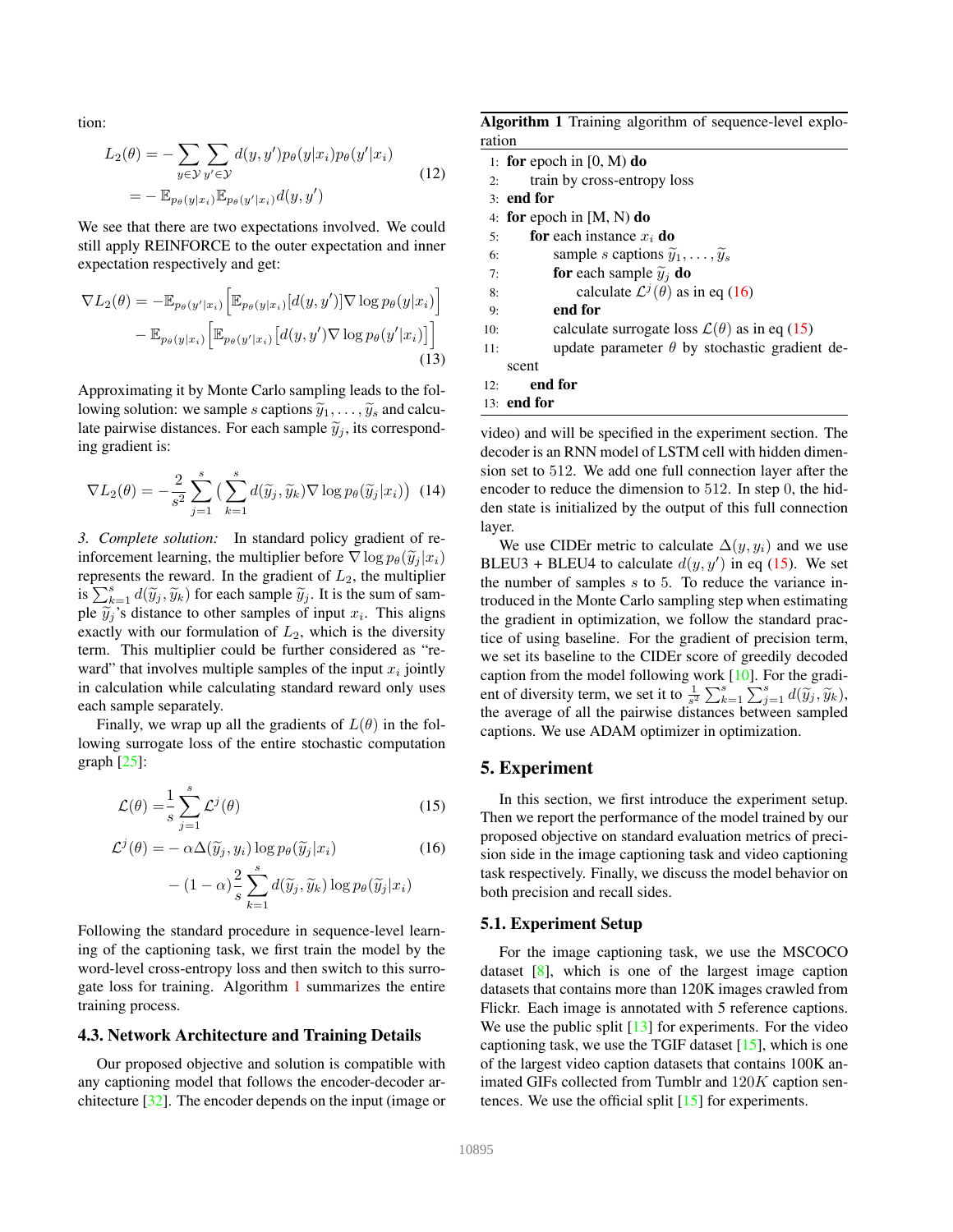For image, we use Resnet152 [11] pretrained on ImageNet [9] and apply spatial mean pooling to get a 2048-dim feature vector. For video, we also use Resnet152 [11] for fair comparison to other works rather than use a stronger CNN such as I3D [5]. We apply spatial-temporal mean pooling to get a 2048-dim feature vector. For simplicity, we don't finetune the feature on the caption datasets. We tune the hyper-parameter  $\alpha$  in eq (8) among .25, .5 and .75 on the validation set and set it to .75. We find that .75 is a quite stable value to reach the best performance across different datasets.

# 5.2. Image Captioning

We first study the contribution of our proposed objective by comparing it to training our model with the original sequence-level learning loss (SLL) and sequence-level learning with maximum entropy regularization (SLL-ME) [20]. The weight of the maximum-entropy regularization in SLL-ME is tuned among  $10^{-1}$ ,  $10^{-2}$ ,  $10^{-3}$  and set to 10<sup>-2</sup> for the best performance. Both the network architecture and input feature are the same across SLL, SLL-ME and SLL-SLE (ours). We use beam search in test stage with width of 5. As shown in the middle block from table 2, we can see that our model SLL-SLE improves over SLL and SLL-ME significantly on all metrics. The improvement of SLL-SLE over SLL-ME on all metrics (Meteor: 0.2, CIDEr: 1.8, SPICE: 0.2) is much larger than the improvement of SLL-ME over SLL on all metrics (Meteor: 0.0, CIDEr: 0.6, SPICE: 0.1). This shows that the typical maximum-entropy regularization doesn't help to solve the issue of original sequence-level objective in the captioning task. Our proposed sequence-level exploration is effective in guiding the model to explore more plausible captions in training and consequently SLL-SLE generates more accurate captions in test. In the last block of table 2, we also include results of SLL, SLL-ME, SLL-SLE objectives when combined with attention architecture. Again the similar trend is observed: SLL-SLE improves over SLL and SLL-ME significantly.

We also compare our proposed model to various state-ofthe-art (SOTA) models with different network architectures trained by either word-level cross-entropy loss or sequencelevel learning objective. For word-level XE loss, we compare to NIC model [32], Adaptive [17], Top-down attention [2]. For sequence-level learning objective (SLL), we compare to self-critical learning (SCST:FC & SCST:Att2in)  $[24]$  and Top-Down attention  $[2]$ . As shown in table 2, we see that the proposed objective leads to better performance on all metrics over all SOTA models.

#### 5.3. Video Captioning

Similarly, we first compare our proposed objective with original sequence-level learning loss (SLL) and sequence-

Table 2: Performance improvement on the image captioning: \* means bottom-up region features are used with attention architecture

| Method            | Meteor | <b>CIDE</b> r | Spice     |
|-------------------|--------|---------------|-----------|
| <b>NIC</b> [32]   | 23.7   | 85.5          | <b>NA</b> |
| Adaptive [17]     | 26.6   | 108.5         | <b>NA</b> |
| SCST:FC [24]      | 25.5   | 106.3         | <b>NA</b> |
| SCST: Att2in [24] | 26.3   | 111.4         | <b>NA</b> |
| Top-Down-XE $[2]$ | 26.1   | 105.4         | 19.2      |
| Top-Down-SLL [2]  | 26.5   | 111.1         | 20.2      |
| <b>SLL</b>        | 26.8   | 115.0         | 20.0      |
| <b>SLL-ME</b>     | 26.8   | 115.6         | 20.1      |
| SLL-SLE (ours)    | 27.0   | 117.2         | 20.3      |
| $SLL^*$           | 26.6   | 117.2         | 19.4      |
| $SLL$ -ME*        | 26.7   | 117.9         | 19.5      |
| $SLL-SLE*$ (ours) | 27.0   | 119.6         | 19.9      |

Table 3: Performance improvement on the video captioning

| Method            | <b>METEOR</b> | <b>CIDE</b> <sup>r</sup> | <b>SPICE</b> |
|-------------------|---------------|--------------------------|--------------|
| Official $[15]$   | 16.7          | 31.6                     | <b>NA</b>    |
| Show-adapt[ $7$ ] | 16.2          | 29.8                     | <b>NA</b>    |
| SLL               | 17.8          | 45.9                     | 15.9         |
| <b>SLL-ME</b>     | 18.2          | 48.1                     | 16.0         |
| SLL-SLE (ours)    | 18.8          | 50.8                     | 16.6         |

level learning with maximum entropy regularization (SLL-ME). As we fix the hyper-parameter across datasets for our method (SLL-SLE), we also fix the hyper-parameter (weight before maximum-entropy regularization) in SLL-ME and set it to  $10^{-2}$ , same as that on MSCOCO dataset. We use beam search with width of 5 in test stage. As shown in the last three rows from table  $3$ , we can see that our model, SLL-SLE, again improves over SLL and SLL-ME significantly on all metrics. Actually, SLL-ME performs worse than SLL on all metrics, which indicates that the maximum-entropy regularization is not stable across datasets and may even deteriorate the performance in some captioning task. Our model, SLL-SLE improves over SLL by 0.6 on Meteor, 2.7 on CIDEr and 0.6 on SPICE with the same hyper-parameter setting as that on MSCOCO. This shows that the proposed sequence-level exploration term is stable and robust across datasets and are helpful to the model performance in general.

We also compare our proposed model to various stateof-the-art (SOTA) models on the video captioning task. The TGIF dataset comes with an official baseline (Official) [15] trained by word-level cross-entropy loss. Show-adapt [7] leverages both TGIF and other datasets in training. By comparing our implementation of baseline model SLL to these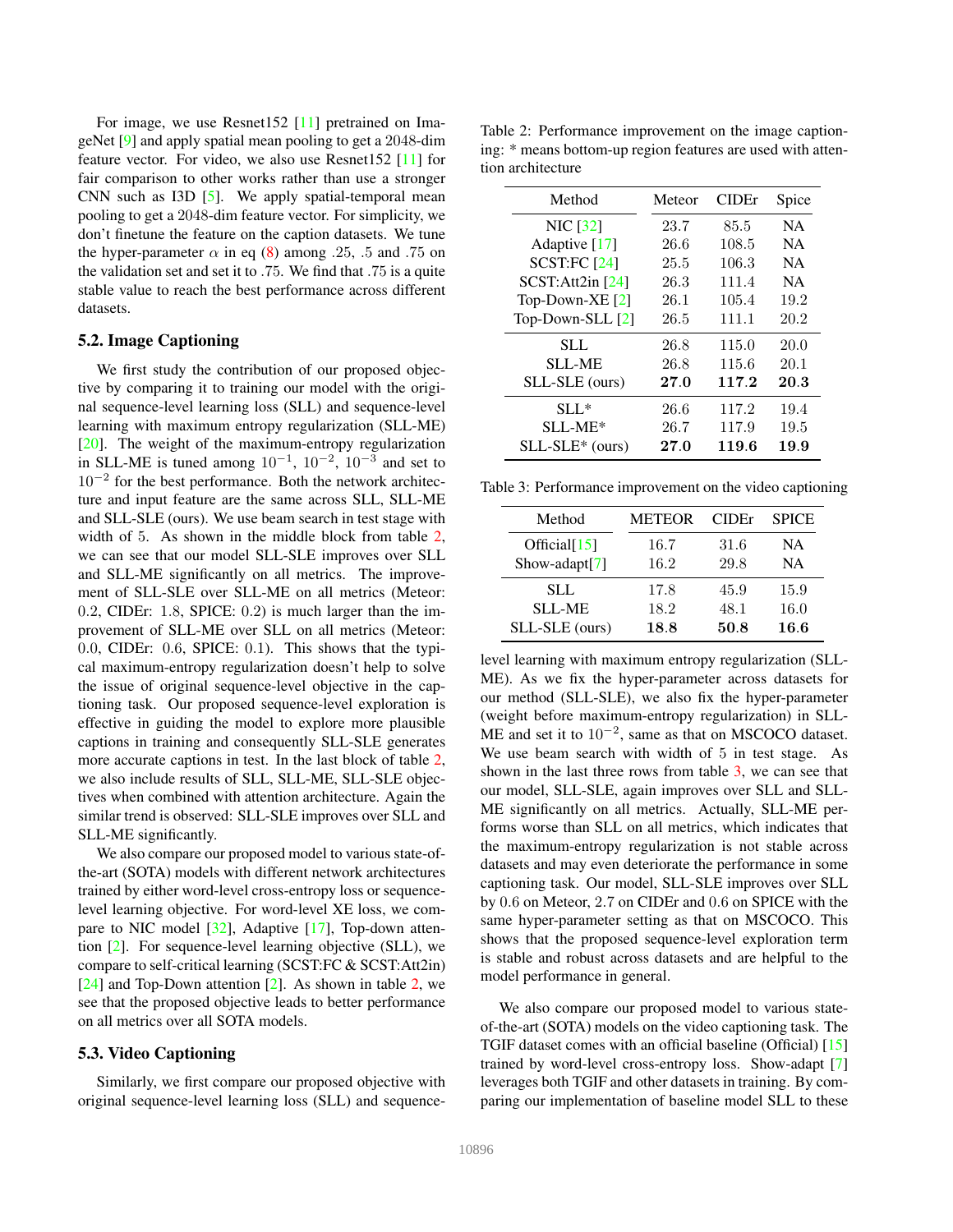| Method         | precision<br>CIDEr | recall<br>Div1 ( $\uparrow$ ) Div2 ( $\uparrow$ ) mBleu4 ( $\downarrow$ ) |           |           |
|----------------|--------------------|---------------------------------------------------------------------------|-----------|-----------|
|                |                    |                                                                           |           |           |
| $XE$ (rs)      | 74.2               | 0.57                                                                      | 0.78      | 0.06      |
| $SLL$ (rs)     | 114.6              | 0.25                                                                      | 0.32      | 0.81      |
| $SLL-ME$ (rs)  | 115.1              | 0.25                                                                      | 0.33      | 0.80      |
| $SLL-SLE$ (rs) | 115.9              | 0.29                                                                      | 0.40      | 0.68      |
| $XE$ (bs)      | 102.5              | 0.27                                                                      | 0.35      | 0.80      |
| $SLL$ (bs)     | 115.0              | 0.26                                                                      | 0.35      | 0.78      |
| SLL-ME (bs)    | 115.6              | 0.26                                                                      | 0.34      | 0.79      |
| $SLL-SLE$ (bs) | 117.2              | 0.27                                                                      | 0.36      | 0.76      |
| $VAE[33]$ (bs) | 100.0              | <b>NA</b>                                                                 | <b>NA</b> | <b>NA</b> |
| $GAN[26]$ (rs) | <b>NA</b>          | 0.41                                                                      | 0.55      | 0.51      |
| $GAN[26]$ (bs) | NA.                | 0.34                                                                      | 0.44      | 0.70      |

Table 4: Comparison of models trained by XE, SLL, SLL-ME, our SLL-SLE on both precision and diversity sides (MSCOCO dataset): (rs) denotes random sampling decod-

ing and (bs) denotes beam search decoding

models, we see that it performs better than them, which indicates that SLL is already a very strong baseline. This further suggests that the improvement over SLL is not trivial.

# 5.4. Discussion of Model Behavior on Precision and Recall

We study the model behavior on precision and recall sides for these objectives: cross-entropy (XE), sequence-level learning (SLL), sequence-level learning with maximum-entropy (SLL-ME), our SLL-SLE. On the precision side, we use CIDEr metric as it is shown to have good correlation with human judgement. On the recall side, we use diversity metrics Div1, Div2, mBleu<sup>[26]</sup> as proxy measurements. To calculate the diversity metrics, we adopt two decoding straties as [26]. The first decoding strategy is to sample 5 captions from the model for each image (rs). The second decoding strategy is to beam search top 5 captions from the model for each image (bs). The reported CIDEr is the average of CIDEr scores of the 5 sampled captions. As shown in table 4, compared to SLL and SLL-ME, the proposed objective, SLL-SLE, performs not only better on the precision side and but also better on the recall side under both random sampling and beam search decoding strategies. Compared to XE, SLL-SLE improves on both precision and recall aspects under beam search decoding strategies. We also list VAE and GAN's performance on precision and recall aspects for reference.

Figure 4 shows that the proposed objective can generate diverse and high quality captions with sampling strategy. The quality of captions generated by the XE model is not good. The SLL model with sampling strategy has limited diversity and keeps generating almost the same caption with sampling strategy.



a person standing in a bathroom holding a book a man is standing next to an open toilet a man is standing in front of a toilet a man is standing in front of a toilet a man sitting on a chair with his feet up  $SIL:$ a man standing in a bathroom with a toilet a man standing in a bathroom with a toilet a man standing in a bathroom with a toilet a man standing in a bathroom with a toilet a man standing in a bathroom with a toilet SLL-SLE: a man that is holding a swim in a toilet a man sitting next to a toilet reading a book a man standing on top of a toilet reading a book a man sitting in a toilet reading a book a man reading a newspaper next to a toilet paper

Figure 4: Case study of model behavior on precision and recall by sampling strategy in decoding

## 6. Conclusion

In this work, we show the limitation of current sequencelevel learning objective in captioning tasks from both theoretical and empirical aspects. From the theoretical aspect, this objective is equivalent to maximizing the generalized precision of the predicted caption set, which ignores the recall side. From the empirical aspect, models trained by this objective receive low score on proxy measurements of recall. To overcome the above limitations, we propose adding a sequence-level exploration term to maximize the diversity, a proxy measurement of recall, on generated captions. It encourages the model to explore more captions that are different in syntax but are semantically coherent with the groundtruth in training. Extensive experiments on both image and video captioning tasks show that the proposed objective leads to a win-win solution that consistently performs better on both precision and recall.

# 7. Acknowledgement

We would like to express our great appreciation to Shiwan Zhao for insightful discussions and valuable suggestions. This work was partially supported by National Natural Science Foundation of China (No. 61772535) and Beijing Natural Science Foundation (No. 4192028).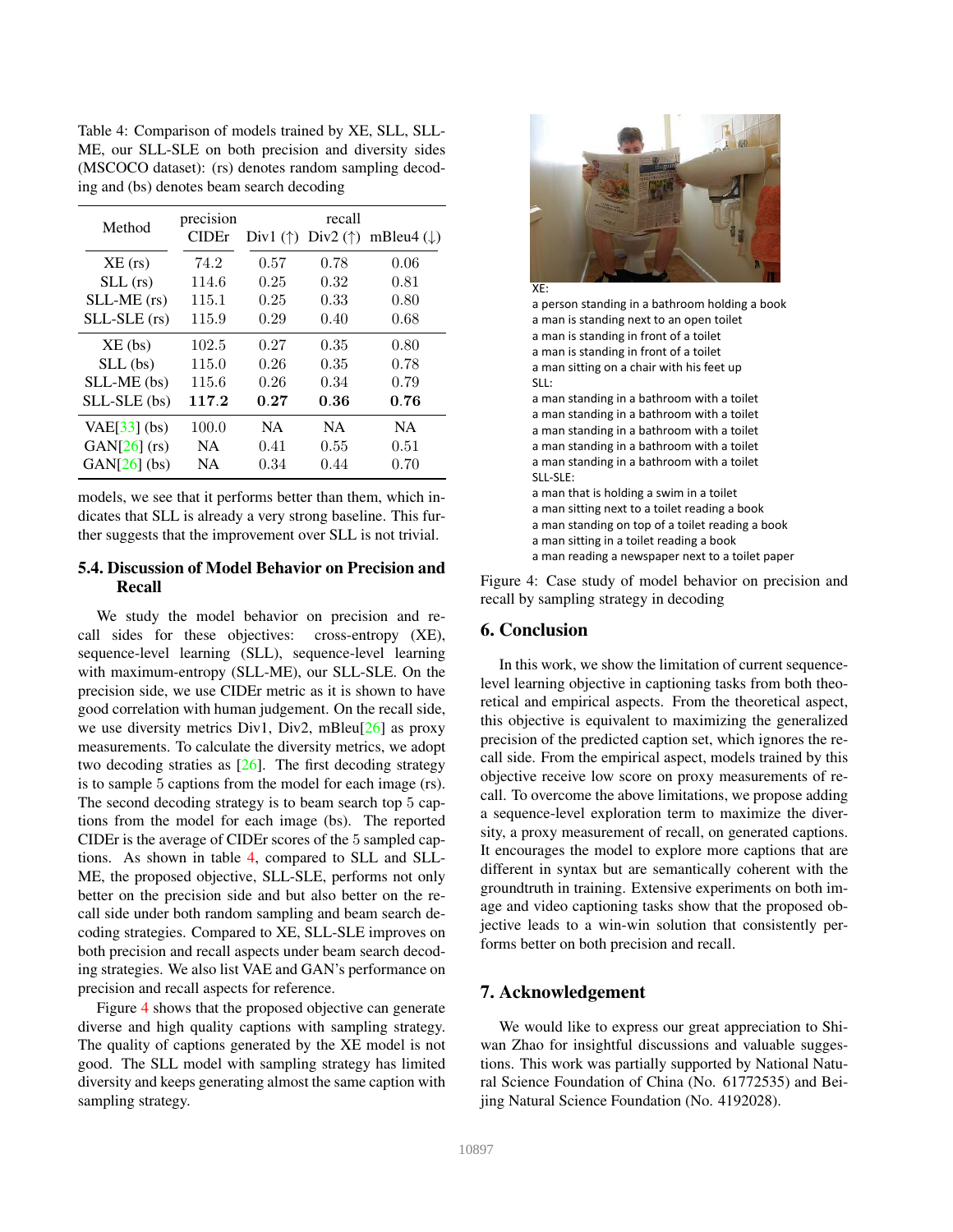# References

- [1] Peter Anderson, Basura Fernando, Mark Johnson, and Stephen Gould. Spice: Semantic propositional image caption evaluation. In *European Conference on Computer Vision*, pages 382–398. Springer, 2016. 2, 4
- [2] Peter Anderson, Xiaodong He, Chris Buehler, Damien Teney, Mark Johnson, Stephen Gould, and Lei Zhang. Bottom-up and top-down attention for image captioning and visual question answering. In *2018 IEEE Conference on Computer Vision and Pattern Recognition, CVPR 2018, Salt Lake City, UT, USA, June 18-22, 2018*, pages 6077–6086, 2018. 1, 2, 7
- [3] Dzmitry Bahdanau, Kyunghyun Cho, and Yoshua Bengio. Neural machine translation by jointly learning to align and translate. *arXiv preprint arXiv:1409.0473*, 2014. 2
- [4] Samy Bengio, Oriol Vinyals, Navdeep Jaitly, and Noam Shazeer. Scheduled sampling for sequence prediction with recurrent neural networks. In *Advances in Neural Information Processing Systems 28: Annual Conference on Neural Information Processing Systems 2015, December 7-12, 2015, Montreal, Quebec, Canada*, pages 1171–1179, 2015. 2
- [5] Joao Carreira and Andrew Zisserman. Quo vadis, action recognition? A new model and the kinetics dataset. In *2017 IEEE Conference on Computer Vision and Pattern Recognition, CVPR 2017, Honolulu, HI, USA, July 21-26, 2017*, pages 4724–4733, 2017. 7
- [6] Shizhe Chen, Jia Chen, Qin Jin, and Alexander Hauptmann. Video captioning with guidance of multimodal latent topics. In *Proceedings of the 25th ACM international conference on Multimedia*, pages 1838–1846, 2017. 2
- [7] Tseng-Hung Chen, Yuan-Hong Liao, Ching-Yao Chuang, Wan Ting Hsu, Jianlong Fu, and Min Sun. Show, adapt and tell: Adversarial training of cross-domain image captioner. In *IEEE International Conference on Computer Vision, ICCV 2017, Venice, Italy, October 22-29, 2017*, pages 521–530, 2017. 7
- [8] Xinlei Chen, Hao Fang, Tsung-Yi Lin, Ramakrishna Vedantam, Saurabh Gupta, Piotr Dollár, and C. Lawrence Zitnick. Microsoft COCO captions: Data collection and evaluation server. *CoRR*, abs/1504.00325, 2015. 6
- [9] Jia Deng, Wei Dong, Richard Socher, Li-Jia Li, Kai Li, and Fei-Fei Li. Imagenet: A large-scale hierarchical image database. In *2009 IEEE Computer Society Conference on Computer Vision and Pattern Recognition (CVPR 2009), 20- 25 June 2009, Miami, Florida, USA*, pages 248–255, 2009. 7
- [10] Zhe Gan, Chuang Gan, Xiaodong He, Yunchen Pu, Kenneth Tran, Jianfeng Gao, Lawrence Carin, and Li Deng. Semantic compositional networks for visual captioning. *arXiv preprint arXiv:1611.08002*, 2016. 6
- [11] Kaiming He, Xiangyu Zhang, Shaoqing Ren, and Jian Sun. Deep residual learning for image recognition. In *Proceedings of the IEEE conference on computer vision and pattern recognition*, pages 770–778, 2016. 7
- [12] Sepp Hochreiter and Jürgen Schmidhuber. Long short-term memory. *Neural computation*, 9(8):1735–1780, 1997. 2
- [13] Andrej Karpathy and Fei-Fei Li. Deep visual-semantic alignments for generating image descriptions. In *IEEE Conference on Computer Vision and Pattern Recognition, CVPR 2015, Boston, MA, USA, June 7-12, 2015*, pages 3128–3137, 2015. 6
- [14] Michael Denkowski Alon Lavie. Meteor universal: Language specific translation evaluation for any target language. *ACL*, page 376, 2014. 2, 4
- [15] Yuncheng Li, Yale Song, Liangliang Cao, Joel Tetreault, Larry Goldberg, Alejandro Jaimes, and Jiebo Luo. Tgif: A new dataset and benchmark on animated gif description. In *CVPR*, pages 4641–4650, 2016. 6, 7
- [16] Xihui Liu, Hongsheng Li, Jing Shao, Dapeng Chen, and Xiaogang Wang. Show, tell and discriminate: Image captioning by self-retrieval with partially labeled data. In *Proceedings of the European Conference on Computer Vision (ECCV)*, pages 338–354, 2018. 2
- [17] Jiasen Lu, Caiming Xiong, Devi Parikh, and Richard Socher. Knowing when to look: Adaptive attention via a visual sentinel for image captioning. In *Proceedings of the IEEE Conference on Computer Vision and Pattern Recognition (CVPR)*, volume 6, 2017. 2, 7
- [18] Ruotian Luo, Brian L. Price, Scott Cohen, and Gregory Shakhnarovich. Discriminability objective for training descriptive captions. In *2018 IEEE Conference on Computer Vision and Pattern Recognition, CVPR 2018, Salt Lake City, UT, USA, June 18-22, 2018*, pages 6964–6974, 2018. 2
- [19] Junhua Mao, Wei Xu, Yi Yang, Jiang Wang, and Alan L. Yuille. Deep captioning with multimodal recurrent neural networks (m-rnn). *CoRR*, abs/1412.6632, 2014. 2
- [20] Volodymyr Mnih, Adrià Puigdomènech Badia, Mehdi Mirza, Alex Graves, Timothy P. Lillicrap, Tim Harley, David Silver, and Koray Kavukcuoglu. Asynchronous methods for deep reinforcement learning. In *Proceedings of the 33nd International Conference on Machine Learning, ICML 2016, New York City, NY, USA, June 19-24, 2016*, pages 1928–1937, 2016. 2, 5, 7
- [21] Pingbo Pan, Zhongwen Xu, Yi Yang, Fei Wu, and Yueting Zhuang. Hierarchical recurrent neural encoder for video representation with application to captioning. In *CVPR*, pages 1029–1038, 2016. 2
- [22] Yingwei Pan, Ting Yao, Houqiang Li, and Tao Mei. Video captioning with transferred semantic attributes. In *CVPR*, 2017. 2
- [23] Marc'Aurelio Ranzato, Sumit Chopra, Michael Auli, and Wojciech Zaremba. Sequence level training with recurrent neural networks. *CoRR*, abs/1511.06732, 2015. 1, 2
- [24] Steven J Rennie, Etienne Marcheret, Youssef Mroueh, Jarret Ross, and Vaibhava Goel. Self-critical sequence training for image captioning. *arXiv preprint arXiv:1612.00563*, 2016. 1, 2, 7
- [25] John Schulman, Nicolas Heess, Theophane Weber, and Pieter Abbeel. Gradient estimation using stochastic computation graphs. In *Advances in Neural Information Processing Systems 28: Annual Conference on Neural Information Processing Systems 2015, December 7-12, 2015, Montreal, Quebec, Canada*, pages 3528–3536, 2015. 6